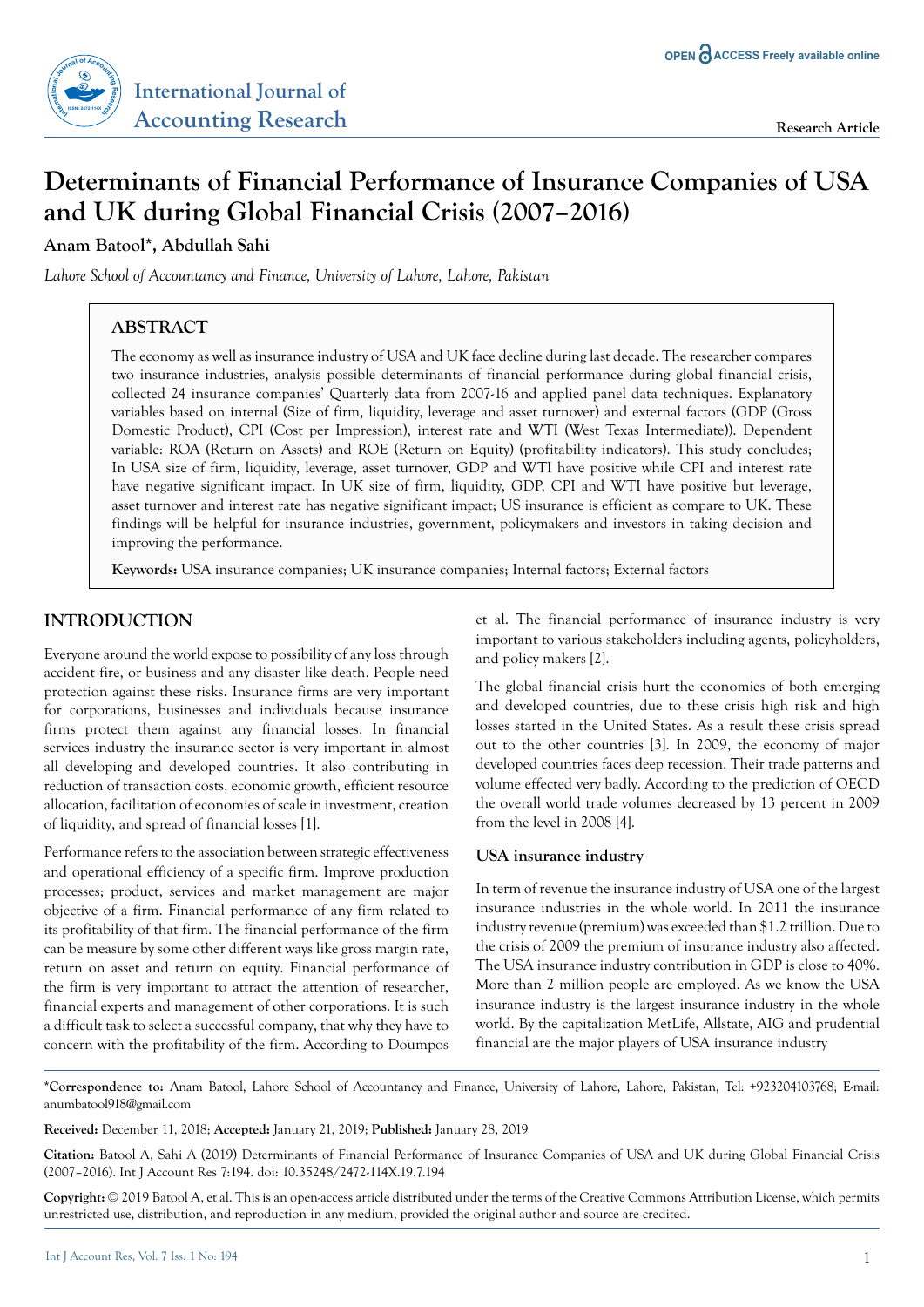#### **UK insurance industry**

UK insurance industry plays an important role in leading the global insurance market of the whole world. In tax payment UK insurance industry contributes up to £10billion and £1,478 billion is the total value of asset of insurance industry. More than 310,000 people are employed. In UK insurance industry £5.5 billion insurance related to exports and its contribution in GDP of UK is 0.4 per cent. 25% of country net worth's investment linked to the insurance industry. Insurance sector prove to be resilient even during the worst financial crisis.

#### **Comparison of USA and UK industry**

There are two different conglomerate states in the world, which is USA and UK. USA has constitutional and federal republic form of government on the other hand the UK instills the constitutional monarchy-parliament governance. The UK is more of an archipelago. In contrast the USA is more of continent. Similarly UK was very powerful nation in  $19<sup>th</sup>$  century and in present the USA is more powerful nation in the whole world. These are some reason to choice these two nations USA and UK for comparison in this research.

#### **Problem statement**

In the previous section, numbers of studies have been conducted on the determinants of financial performance of insurance companies of different countries [5]. In some studies, different explanatory variables have been selected and analysis the determinants of financial performance of insurance companies. Berteji and Hammami studied determinants of the performance of the life insurance companies in Tunisia, similarly Boadi et al. analysis the determinants of financial performance in Ghana [6,7]. Malik also investigate the performance of insurance companies of Pakistan [8]. Similarly, there are a lot of studies like Mehari et al. (2013) and Charumathi [9,10]. Very few studies focused on internal and external factors that have been affected the profitability of insurance companies. Omondi and Almajali et al. study based on factors that affect the financial performance of listed companies in Kenya. Almajali et al. studies based on both internal and external factors as the key determinants of performance of companies as the factors that affecting the financial performance of listed companies [11,12]. In past, many areas are studied by a number of scholars, but still many issues are not solved in the literature. These literature gaps are understandable because every country have different economic, financial and political structure. Similarly, over the time period the insurance industry profitably not remain same, it varies. Very few studied found in the comparison of two insurance industries in different countries.

This study contributes to the literature in many ways.

• First, the researcher investigated the determinants of financial performance of insurance companies of USA and UK during global financial crisis.

- Policy makers of insurance companies to access current policies and also can adjust management mechanisms to achieve profitability.
- Policy makers to reform the consequences of insurance industry performance on the economy of USA and UK.
- Management to hedge any type of risk against insurance industry,

### **Batool A, et al. OPEN**  $\partial$  **ACCESS** Freely available online

and macroeconomic related factors to being improvement in overall performance of the insurance sector.

• Researchers to expand this research area to other countries.

• Shareholders to assess the performance of insurance industry in terms of profitability indicators.

### **Research objectives**

By exploring the better results, the study included macro and micro factors that were considered as explanatory variables. These variables explained the relationship with the profitability of insurance firms in a good manner.

- Identify the major determinants of financial performance of insurance companies of USA
- Identify the major determinants of financial performance of insurance companies of UK
- To identify the extent to which internal/external factors hinder profitability of insurance companies of USA
- To identify the extent to which internal/external factors hinder profitability of insurance companies of UK
- To investigate the relationships between different factors and profitability of insurance companies of USA

• To investigate the relationships between different factors and profitability of insurance companies of UK

# **LITERATURE REVIEW**

Liu et al. studied reinsurance and liquidity of insurance companies of UK. They tested the impact of liquidity on reinsurance over the period of 1994 to 2011 [13]. They took general insurer of UK as sample from synthesis non-life. They selected 17 explanatory variables which were influenced liquidity impact on reinsurance. They applied  $\mathbb{R}^2$  and adjusted  $\mathbb{R}^2$  method. It was clearly demonstrated that cash constraints show substitutions arguments. It was also found there was strong relationship between liquidity and reinsurance. It was found that if the insurer had high liquidity then they prefer to purchase reinsurance because there was U-shaped relationship existed between reinsurance and liquidity. It was also found there was strong relationship between liquidity and reinsurance. They argued the insurer manger managed both liquidity as well as reinsurance; reinsurance was very expansive so insurer normally avoids purchasing it while risk adverse manger buys it and investing in liquid asset as well. They also suggested company should pay extra attention on less liquid assets whose purchase less reinsurance because it had negative impact on underwriting risk of the firm as well as liquidity risk, as the result insolvency risk of the firm increased. Insolvency risk created serious problem for the firm.

Berteji et al. size and growth had positively affected the performance of the firm but age affected negatively [6]. But Mwangi et al. found size; growth and age of firm were uncorrelated with the performance of the firm [5]. On the other hand, Omondi et al. finding was totally opposite [11]. They demonstrated size of firm had negative impact on the financial performance of firm while age had positive impact.

Kaya studied the effect of firm specific factors on profitability of the non-life insurance companies of turkey [14]. He selected 24 nonlife insurance companies as a sample and collected data from 2006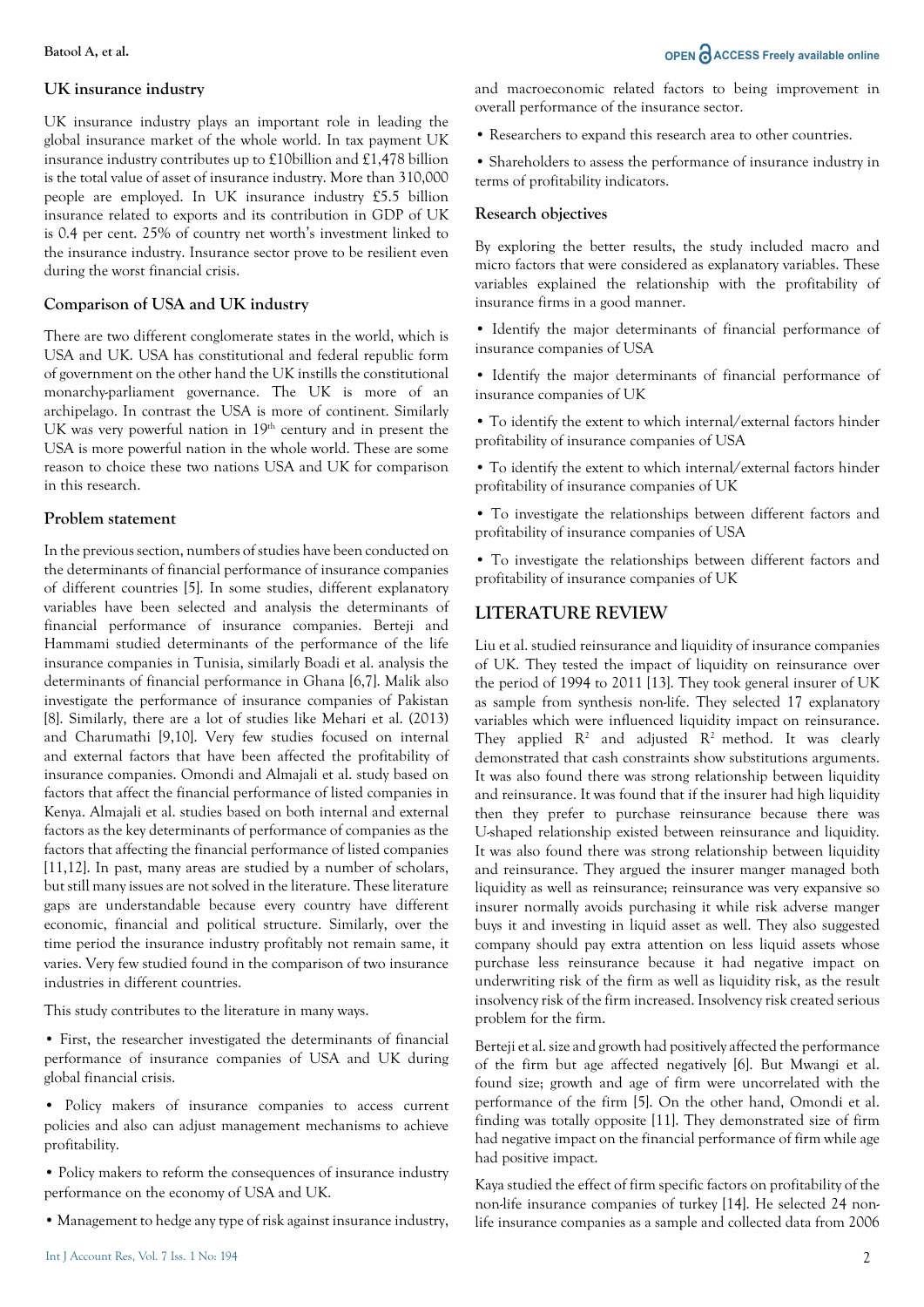to 2013. He took 192 panel data sets. It was found profitability categorize into further two categories, sales profitability ratio and technical profitability ratio. Current ratio, premium growth rate, loss ratio, size of firm and age of firm all of these firm specific factors were very important and also had positive or negative effect on the profitability of the no life insurance firms in turkey. In result, He argued premium growth and size of the firm had positive impact on the profitability of the firm on the other hand current ratio, loss ratio and age of the firm had negative impact on the profitability of the firm. He also argued size of the firm increase the profitability of large non-life insurance firm as compare to small non-life insurance firms that's why the manager of firm gave extra attention on the growth of firm, for this purpose they could adopted the strategies of merging and acquisitions. On the other hand, loss ratios indicate under writing risk. So, the firm also gave attention on the underwriting risk if under writing risk was low it increases profitability of firm. He also suggested current ratio lead low liquidity of non-life insurance firm which was also increase the profitability as compare to high liquidity.

Shiu examined determinants of UK general insurance companies' performance during the period 1986-1999 [15]. The author selected 211 firms and Different number of firm specific and economic variables selected. They applied least square regression model and two panel data model to calculate results. He argued there was a positive relationship between performance of insurance and interest rate, ROE, liquidity, and solvency margin. There was negative relationship between performance and reinsurance dependence and inflation. Risk was also very important factor and has positive or negative impact on the performance of insurance firm. The performance on whole insurance industry was also affected when the firm faced poor underwriting results and low interest earning. If the interest earning was low its mean the investment earning also affected.

Pervan et al. demonstrate positive correlation between market share and profitability of insurance company [16]. Sumaira et al. demonstrated risk had negative impact on the profitability of firm [17]. But on the other hand Ahmadimousaabad et al. found positive relationship between risk and structure of the firm [18].

Chang investigated determinants of demand for reinsurance for US property-liability insurance industry [19]. The author took data from 2006 to 2010. He conducted research on 13 variables and also develop hypothesis. He applied quantile regression analysis on these selected variables. He argued within various quantile reinsurance the sign of liquidity and loss development was vary. The traditional approaches included 2SLS (Statistical Load Summary) and 2SQR (Structured Query Report) was also applied and 2SLS approach provided biased and insufficient explanation regarding the demand of reinsurance. On the other hand, 2SQR approach was very efficient as well as very helpful to provide more meaningful information as compare to 2SLS approach. Regulators, policy maker as well as policy holders pay more attention on bankruptcy problems and financial pressure of insurer.

Ammari et al. tested board structure and firm performance of French firm listed in SBF 120. They Conducted research from 2002-2009 on 40 French companies which were listed in index named SBF 120 and almost 320 observations [20]. They studied the relationship between board structure and their performance and the factor that affected the firms and collected data from annual reports of respective company. They selected 4 financial ratios and 5 other explanatory variables to measure the validity of

#### **Batool A, et al. OPEN ACCESS Freely available online**

their study hypothesis. They applied dynamic panel system GMM (Generalized Method of Moments) and developed hypothesis. They suggested there was negative correlation between board size on the firm and financial performance of French firm. There was positive correlation between independence of director on board of the firm and financial performance of the firm. They also argued if there was any conflict occurred between chairmanship and leadership, it influences negatively the performance of the French firm. They argued the relationship among governance and performance may be created fundamental issue regarding corporate governance and board structure affected the performance of the firm calculated by Tobin Q, market to book ratio, return on equity and return on capital.

Sumaira et al. studied determinants of profitability of insurance sector in Pakistan. Over the time period from 2006 to 2011 [17]. They tested 31 insurance firms of Pakistan as a sample out of 39, selected 7 variables and applied fixed effected and random effected model on these variables. They suggested fixed model gave accurate result rather than other models. They argued earning volatility, size and leverage were the basic determinants of profitability but liquidity was not. There was negative relationship between profitability and leverage, inflation, risk and age of firm. On the other hand, there was positive relationship between profitability and growth opportunities but the impact of growth on the firm profitability was insignificant because growth did not produced even any single outcome. If the insurance firm in Pakistan had high debt it would affect the profitability of the firm negatively. They also suggested insurance should utilize their resource very efficiently and effectively to generate more output. In case of Pakistan terrorisms had affected the insurance industry very badly and also reduced their profitability.

Boadi et al. analyzed determinants of profitability of insurance firm in Ghana. Over the time period between 2005- 2010 [7]. They selected 16 insurance firm and data collected from their annual reports. They conducted quantitative research on 6 variables, used ordinary least square and panel method to develop the relationship between these variables and also checked their relationship with profitability of insurance firm. They demonstrate there was positive correlation between profitability, leverage, and liquidity. On the other hand, there was negative correlation between profitability and tangibility. They suggested we can also check the relationship between profitability and return on equity ratio as well.

Boadi et al. found leverage, and liquidity had positive correlation between profitability of insurance firm [7]. Charumathi study showed liquidity and profitability had positive correlation while leverage had negative correlation with profitability [10]. But according to Berteji et al. found both liquidity and leverage had no impact on the performance of insurance companies [6]. Mwangi et al. argued leverage had positive impact but liquidity had no impact on insurance company performance [5].

Charumathi investigated on the determinants of profitability of life insurer in India, over the time 2008-2011 [10]. He conducted research on 23 life insurance companies and selected as sample in which 1 was public and other 22 was private insurance companies, 6 explanatory variables had been selected. Linear multiple regression model had been applied on variables, checked their impact on the profitability of firm and developed hypothesis. He suggested liquidity and size of the company had positive impact on the profitability of the firm but on the other hand equity capital, leverage and premium growth had negative impact on the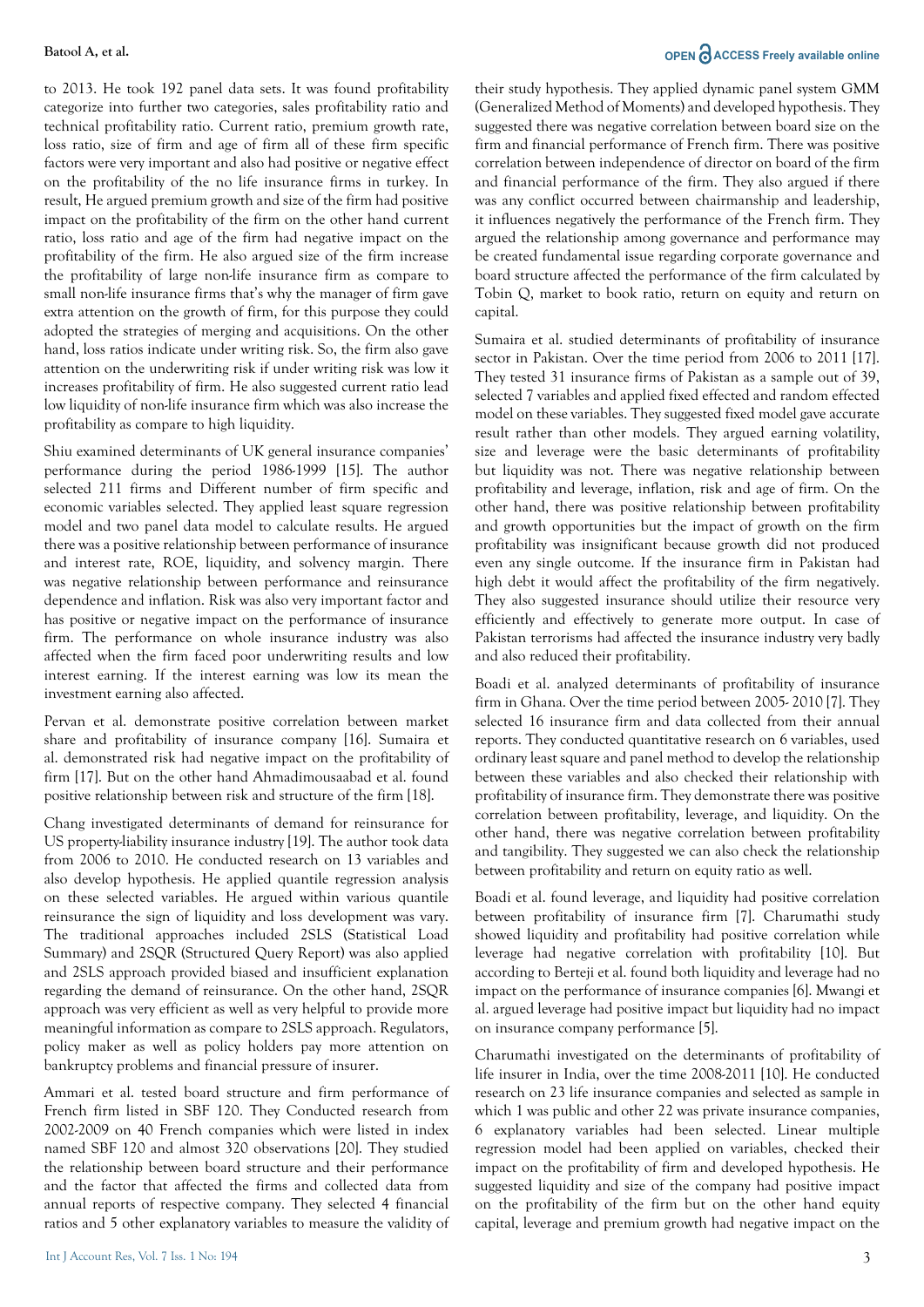profitability, it was also found there was no relationship between profitability and under writing risk. He argued the firm can improve their profitability by increasing foreign direct investment and focus of designing products that had providing protection and long term saving to the economy. By doing this the insurance industry profitability increased.

Malik undertook determinants of insurance companies' profitability in Pakistan. Over the time 2005-2009, sample included 35 listed insurance companies [8]. 6 financial ratios selected as variables, run regression model and developed hypothesis on these selective variables. He collected data from the financial statement of respective insurance company financial publication of SBP (Small Business Program). It was found there was no relationship between age of firm and profitability. Size of firm and volume of capital had positive impact on profitability. On the other hand leverage ratio and loss ratio had negative impact on profitability of a firm.

Elango et al. studied the diversification relationship with firm performance in USA property- liability insurance industry [21]. They selected data over the time period of 1994 to 2002. The performance of firm measure by profitability of that firm. They use two main indicators of profitability ROA (return on asset) and ROE return on equity. They selected 14 other variables and calculated standard deviation. They applied various tests like split sample analysis, market measure analysis. They argued there was non-linear relationship between firm performance and product diversification. On the other hand, they also suggest there was complex relationship existing between firm performance return and diversification profile of insurer if we focused on geographic diversification and product integration. Geographic diversification affected the performance of firm and diversifications of product. The firm performance would be excellent if there was the low level of both geographic and product diversification.

#### **METHODOLOGY**

#### **Sample and test**

The population of this study is all insurance companies of USA and UK. In this research total 24 insurance companies are selected, 12 insurance companies of USA and other 12 insurance companies from UK. This selection based on availability of requires data. The lists of selected insurance companies have been provided in Appendix A. The data about these insurance companies are collected quarterly for the period from 2007 to 2016 and applied penal data techniques (fixed effect model and random effect model. This study is focusing on insurance industry and macroeconomicrelated variables. In this study financial performance of insurance companies has been determine during global financial crisis 24 insurance companies of both US and UK has been selected. In which 12 US insurance companies and on the other hand 12 UK insurance companies and some other economic variables include GDP, CPI, and interest rate and WTI oil.

#### **Model of study**

Panel root test: Panel root test is necessary to applying unit root tests check the stationary of data. If the data is not stationary at level then the research check the stationary of data at 1<sup>st</sup> or 2<sup>nd</sup> difference as well. In this study the author use following test to check the stationary of data.

• Levin, Lin, & Chu t

- Im, pesaran and Shin W-stat
- ADF- Fisher- Chi square
- PP-Fisher Chi-square

 $ROA_{ii} = \alpha + \beta_1 SF_{ii} + \beta_2 LIQ_{ii} + \beta_3 LEV_{ii} + \beta_4 AST_{ii} +$  $\beta_5 GDP_{it} + \beta_6 CPI_{it} + \beta_7 INT_{it} + \beta_8 WTI_{it} + \varepsilon_{it}$ 

 $ROE_{it} = \alpha + \beta_1 SF_{it} + \beta_2 LIQ_{it} + \beta_3 LEV_{it} + \beta_4 AST_{it} +$  $\beta_5 GDP_i + \beta_6 CPI_i + \beta_7 INT_i + \beta_8 WTI_i + \varepsilon_i$ 

ROA<sub>:</sub>: Return on asset of insurance industry for time t,

 $ROE_{i}:$  Return on equity of insurance industry for time t,

SF<sub>it</sub>: Size of firm for time t,

 $LIQ$ : Liquidity ratio for time t,

LEV $\therefore$ : Leverage ratio for time t,

GDP<sub>:</sub>: Gross domestic product for time t,

 $CPI_{\cdot}:$  Consumer price index for time t,

INT<sub>i</sub>: Interest rate LIBOR for time t,

WTI<sub>ii</sub>: West taxes intermediate oil price for time t.

**Fixed effect model:** In fixed effect model the individual attribute do not change over the time and these may be correlated with dependent variables or not. The fixed effect model treated the constant as a group and also allows taking different variables for each of constant the group. This model is also called LSDV estimator. The LSDV stands for least square dummy variables. To check which test the researcher should apply in their study the Wu-Haussman test has been applied.

**Random effect model:** The alternative method of fixed effect model is random effects model. The difference between the random effects and the fixed effects model is that the latter handles the constants as random parameters for each section but not as fixed. The random effect is more effective as compare to fixed effect model. Because random effect model has few parameter as compare to fixed effect to estimate. The random model also allows to add up more explanatory variables and gives them equal value.

$$
Y_{it} = \alpha_i + \beta_1 X_{1it} + \beta_2 X_{2it} + \beta_3 X_{3it} + \beta_4 X_{4it} + \n\beta_5 X_{5it} + \beta_6 X_{6it} + \beta_7 X_{7it} + \beta_8 X_{8it} + \varepsilon_{it}
$$

 $ROA_{it} = \alpha + \beta_1 SF_{it} + \beta_2 L IQ_{it} + \beta_3 LEV_{it} + \beta_4 AST_{it} +$  $\beta_5 GDP_{ii} + \beta_6 CPI_{ii} + \beta_7 INT_{ii} + \beta_8 WTI_{ii} + \varepsilon_{ii}$ 

 $ROE_{it} = \alpha + \beta_1 SF_{it} + \beta_2 LIQ_{it} + \beta_3 LEV_{it} + \beta_4 AST_{it} +$  $\beta_5 GDP_i + \beta_6 CPI_i + \beta_7 INT_i + \beta_8 WTI_i + \varepsilon_i$ 

**Hausman test:** The researchers used hausman test to check which model is more appropriate in their studies. There is no correlation existing among dependent and independent variables both model fixed and random are consistent but fixed model are inefficient. Similarly if there are correlation among dependent and independent variables, in this case the random effect model is inconsistent and fixed effect model is consistent.

The hausman test is basically the difference between random and fixed effect.

$$
\beta_{\scriptscriptstyle{RE}} - \beta_{\scriptscriptstyle{FE}}
$$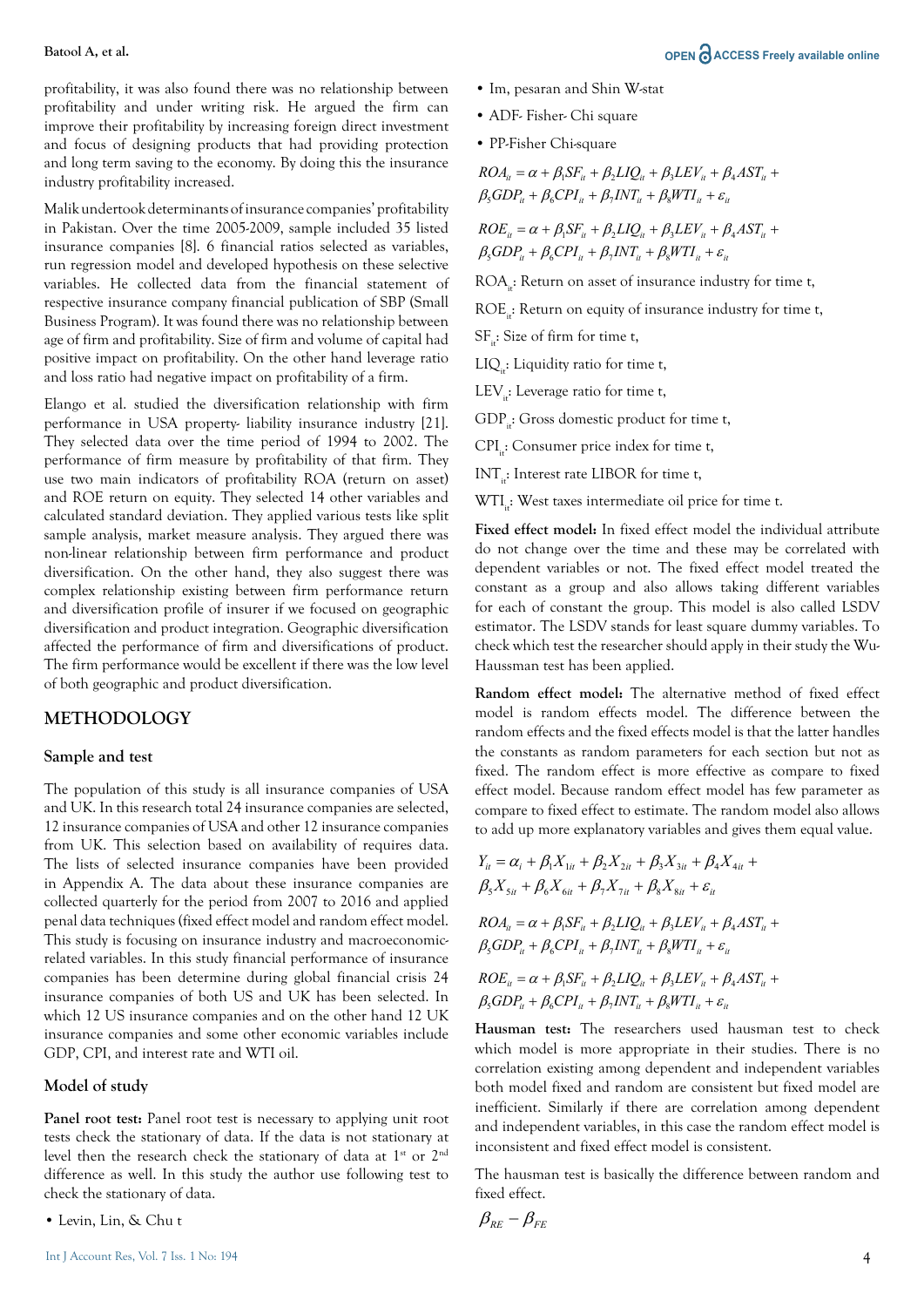#### **Schematic diagram**

This framework shows the internal and external factors that have positive or negative impact on the profitability of any firm. There are two indicators of profitability that is return on asset and return on equity. These indicators can be affected by many factors and also affects the overall performance of any company around the world. In the research the researcher categorize the factors in internal and external factors. The internal factor includes size of firm, liquidity, leverage and asset turnover. The external factors are GDP, CPI, interest rate and WTI oil (Figure 1).

#### **Hypothesis**

#### The alternative hypotheses are following

 $H<sub>1</sub>$ : There is a significant impact of internal factors (size of firm, liquidity, leverage and asset turnover) and factors (GDP, CPI, interest rate and WTI oil) on profitability (ROA) of insurance companies of USA.

 $H_2$ : There is a significant impact of internal factors (size of firm, liquidity, leverage and asset turnover) and factors (GDP, CPI, interest rate and WTI oil) on profitability (ROE) of insurance companies of USA.

 $H_3$ : There is a significant impact of internal factors (size of firm, liquidity, leverage and asset turnover) and factors (GDP, CPI, interest rate and WTI oil) on profitability (ROA) of insurance companies of UK.

 $H_4$ : There is a significant impact of internal factors (size of firm, liquidity, leverage and asset turnover) and factors (GDP, CPI, interest rate and WTI oil) on profitability (ROE) of insurance companies of UK.

Decision Criteria=Reject H<sub>0</sub>, if p value is less than  $\alpha$ . Or "Accept" H<sub>o</sub>, if p value is greater than  $\alpha$ . A=5%

#### **EMPIRICAL ANALYSIS**

#### **Correlation matrix**

The correlation matrix is basically a table that shows the correlation coefficient among variables individually. The diagonal values of table id always 1 because each variable is perfectly correlated with itself. Correlation matrix tells us weather the variables are correlated with each other or not. If there are any relationships exist among variables. The correlation matrix also tells which type of relationship existing, negative or positive (Table 1).

Correlation matrix shows relationship among variables individually. As the below mentioned Table 2 show worth of relationship which are existing among variables. In US Insurance industry ROA and ROE show positive and strong relationship that is 86%. Similarly, liquidity and size of firm are also positively correlated with each other that are 64%. But on the other hand asset turnover and size of firm negative but very strongly correlated with each other. The worth of relationship is 91%. ROA and ROE Relationship with size of firm is negative and weak which is only 16%, but on the



**Figure 1:** Schematic Diagram of internal and external factors.

|  |  |  | Table 1: Brief description of variables. |
|--|--|--|------------------------------------------|
|--|--|--|------------------------------------------|

| Variables  | <b>Brief</b> description                                                                                                  |
|------------|---------------------------------------------------------------------------------------------------------------------------|
| <b>ROA</b> | Return on assets measures by divided net income to total assets.                                                          |
| <b>ROE</b> | Return on equity measures by divided net income to total shareholder equity.                                              |
| <b>SF</b>  | Size of firm is measure by the taking log of firm total asset.                                                            |
| LIQ        | Liquidity is the ratio of current assets and current liabilities                                                          |
| LEV        | Leverage is measures by divided total liabilities to total equity.                                                        |
| AST        | Asset turnover shows value of revenue or sales of the company generated relative value of assets.                         |
| GDP        | GDP stands for gross domestic product which shows growth of economy of a country                                          |
| <b>CPI</b> | CPI refers to rate of change in the price of any commodities.                                                             |
| INT        | Interest rate represent the percentage of amount have been charged to provide services.                                   |
| WTI        | WTI stands for west taxes intermediate. It is grade of crude oil and used as benchmark in oil pricing.                    |
|            | Notes: Brief description of all dependent and independent variables like ROA, ROE, SF, LIQ, LEV, AST, GDP, CPI, INT, WTI. |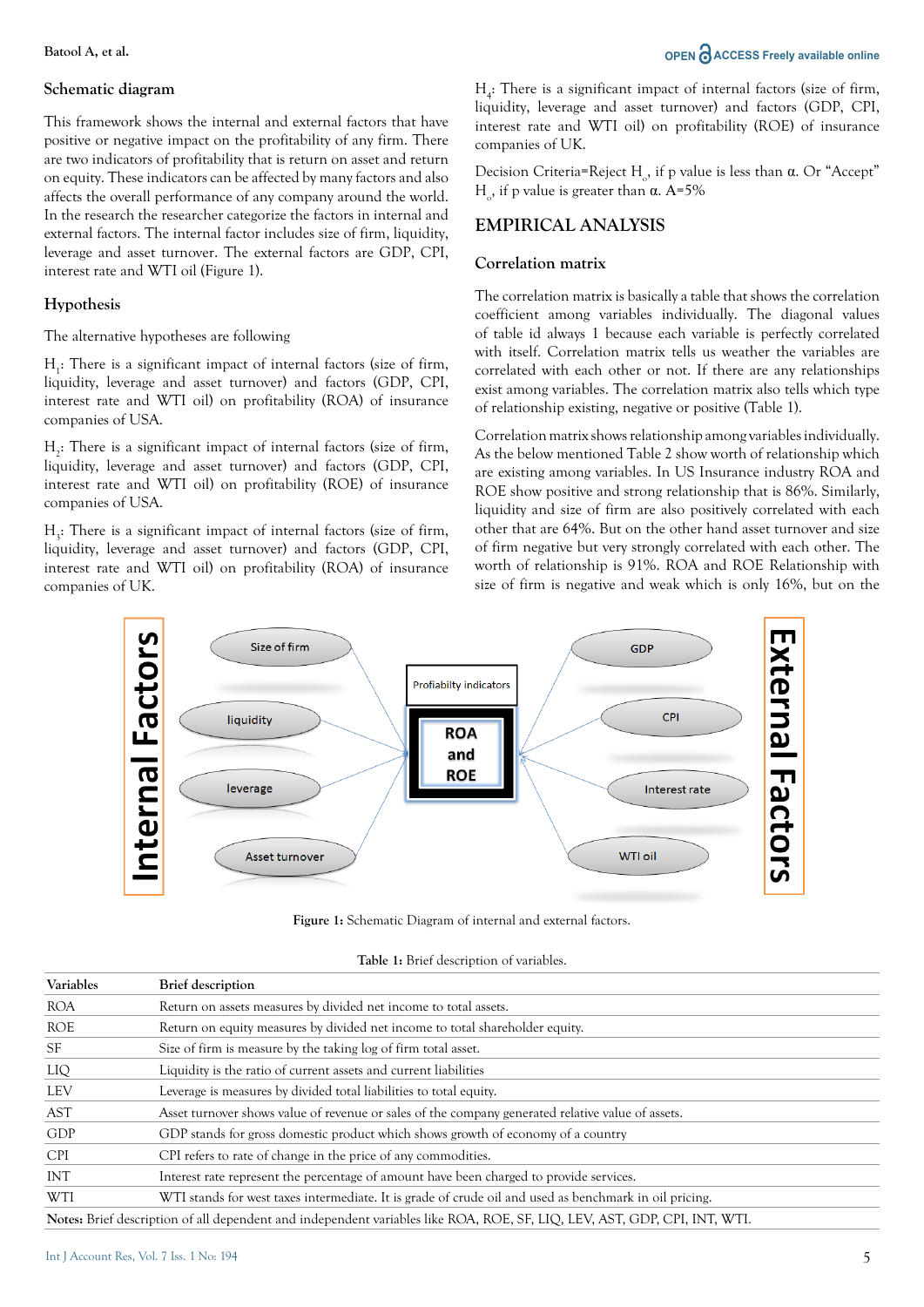|            |            | <b>ROA</b>   | <b>ROE</b>   | ${\rm SF}$   | LIQ          | <b>LEV</b>   | AST                  | ${\rm GDP}$  | <b>CPI</b>   | $\ensuremath{\text{INT}}$ | WTI          |
|------------|------------|--------------|--------------|--------------|--------------|--------------|----------------------|--------------|--------------|---------------------------|--------------|
|            | <b>ROA</b> | $\mathbf{1}$ |              |              |              |              |                      |              |              |                           |              |
|            | <b>ROE</b> | 0.858        | $\mathbf{1}$ |              |              |              |                      |              |              |                           |              |
|            | SF         | $-0.16$      | $-0.041$     | $\mathbf{1}$ |              |              |                      |              |              |                           |              |
|            | LIQ        | 0.182        | 0.262        | 0.641        | 1            |              |                      |              |              |                           |              |
| <b>USA</b> | LEV        | 0.101        | 0.118        | $-0.01$      | $-0.081$     | $\mathbf{1}$ |                      |              |              |                           |              |
|            | AST        | 0.399        | 0.331        | $-0.91$      | $-0.404$     | $-0.01$      | $\mathbf{1}$         |              |              |                           |              |
|            | <b>GDP</b> | 0.378        | 0.221        | $-0.89$      | $-0.363$     | $-0.01$      | 0.943                | $\mathbf{1}$ |              |                           |              |
|            | <b>CPI</b> | 0.299        | 0.127        | $-0.92$      | $-0.542$     | 0.043        | 0.884                | 0.954        | 1            |                           |              |
|            | INT        | 0.008        | 0.061        | 0.753        | 0.831        | $-0.08$      | $-0.53$              | $-0.51$      | $-0.69$      | $\mathbf{1}$              |              |
|            | WTI        | 0.061        | $-0.031$     | 0.422        | 0.097        | 0.157        | $-0.46$              | $-0.36$      | $-0.17$      | 0.01                      | $\mathbf{1}$ |
|            |            | <b>ROA</b>   | <b>ROE</b>   | SF           | LIQ          | LEV          | $\operatorname{AST}$ | ${\rm GDP}$  | CPI          | INT                       | WTI          |
|            | <b>ROA</b> | 1            |              |              |              |              |                      |              |              |                           |              |
|            | ROE        | 0.697        | $\mathbf{1}$ |              |              |              |                      |              |              |                           |              |
|            | <b>SF</b>  | 0.013        | $-0.019$     | $\mathbf{1}$ |              |              |                      |              |              |                           |              |
| UK         | LIQ        | $-0.04$      | 0.111        | 0.051        | $\mathbf{1}$ |              |                      |              |              |                           |              |
|            | LEV        | $-0.38$      | $-0.532$     | 0.104        | 0.392        | $\mathbf{1}$ |                      |              |              |                           |              |
|            | <b>AST</b> | $-0.21$      | $-0.251$     | 0.033        | 0.279        | 0.444        | $\mathbf{1}$         |              |              |                           |              |
|            | <b>GDP</b> | 0.27         | 0.279        | $-0.01$      | 0.119        | $-0.07$      | 0.156                | $\mathbf{1}$ |              |                           |              |
|            | <b>CPI</b> | 0.032        | 0.018        | $-0.11$      | $-0.363$     | $-0.28$      | $-0.18$              | $-0.19$      | $\mathbf{1}$ |                           |              |
|            | INT        | $-0.05$      | 0.046        | 0.041        | 0.042        | 0.129        | 0.066                | $-0.08$      | $-0.14$      | $\mathbf{1}$              |              |
|            | WTI        | 0.062        | 0.171        | $-0.17$      | 0.076        | $-0.32$      | 0.233                | 0.238        | $-0.23$      | $-0.09$                   |              |

**Table 2:** Correlation matrix of USA and UK.

**Notes:** Shows the correlation among variables individually.

other hand ROA and ROE have positive with liquidity, leverage and asset turnover. GDP and CPI are also positively correlated with each other that are 95%. But on the other hand asset CPI and interest rate negative but very strongly correlated with each other. The worth of relationship is 70%. Similarly, GDP are also negatively correlated with interest rate.

In UK insurance industry ROA and ROE show positive and strong relationship that is 70%. Similarly, debts to equity and asset turnover are also positively correlated with each other that are 44%. But on the other hand ROE and leverage negative but very strongly correlated with each other. The worth of relationship is 53%. Similarly GDP and CPI are negatively correlated with each other that are only 18%.

#### **Descriptive analysis**

It is provides the brief description and summarize the whole data set. Which can be represents the entire data. It classified into two categories, measures of variability and measures of central tendency of data. The measure of variability means minimum and maximum variables, standard deviation, variance, the, and the kurtosis and Skewness. The measure of central tendency consists on mean median and mode. This analysis also helps in to determine the normality of distributions.

The descriptive analyses are conducted on all variables and the results are loaded in Table 3. In US insurance industry profitability indicators return on asset and return on equity have positive mean values ranging from 0.39 to 1.499 showing the average profitability level of the USA insurance sector. On the other hand, standard deviation measures the dispersion of the ROA and ROE figures. The higher standard deviation value of ROE (6.1783) shows more dispersed or differentiated equity returns of all USA

insurance industry. In contrast, the lower standard deviation of ROA (0.5971) demonstrated less dispersed return on assets. In UK insurance industry return on asset and return on equity have positive mean values ranging from 0.2000 to 2.4376 showing the average profitability level of the UK insurance sector. On the other hand, standard deviation measures the dispersion of the ROA and ROE figures. The higher standard deviation value of ROE (9.3782) shows more dispersed or differentiated equity returns of all UK insurance industry. In contrast, the lower standard deviation of ROA (0.5204) demonstrated less dispersed return on assets. Similarly, the minimum, maximum, mean, and standard deviations of internal and external factors are computed and showed in Table 4.

#### **Random effect model overall finding**

The researcher applied pooled OLS (Ordinary least squares) model then fixed and random effect model and at the end the researcher applied hausman test on data. After applying the hausman test the probability value is greater than 5%. It means we cannot reject alternative hypothesis and accept the null hypothesis that is random effect model is appropriate for our research. The overall findings of accepted random effect model are showed in Table 4.

In case if USA correlation coefficient r which is equivalent to 41% and 40% for internal and external factors impact on ROA and on the other and these values are 53% and 29% for external factors impact on ROE. These values represents the variation in return on asset and return on equity are explained internal factors: size of firm, liquidity, debt to equity ratio and asset turnover and external factors: GDP, CPI, and interest rate and WTI oil.

As above mentioned in Table 4 all internal factors like size of firm, debt to equity and asset turnover show significant relationship with profitability expect liquidity. It indicates that size of firm debt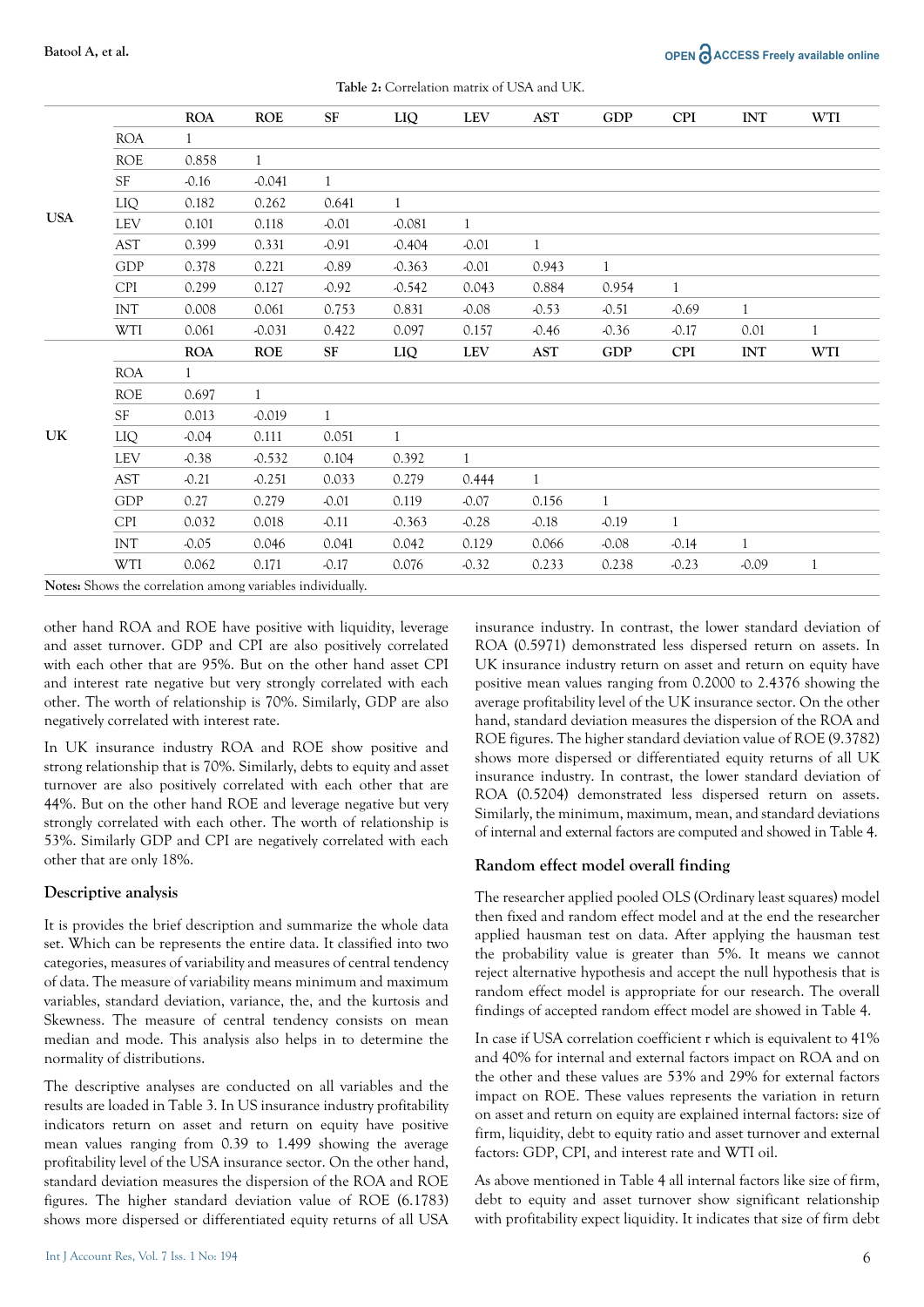#### **Batool A, et al. OPEN ACCESS Freely available online**

|            | <b>Lable 5:</b> Descriptive analysis of Obtaining OK. |            |            |           |      |            |      |            |            |            |      |
|------------|-------------------------------------------------------|------------|------------|-----------|------|------------|------|------------|------------|------------|------|
|            |                                                       | <b>ROA</b> | <b>ROE</b> | <b>SF</b> | LIQ  | <b>LEV</b> | AST  | <b>GDP</b> | <b>CPI</b> | <b>INT</b> | WTI  |
|            | Mean                                                  | 0.30       | 1.92       | 5.10      | 0.43 | 1394       | 0.07 | 6.61       | 2.49       | 3.25       | 1.87 |
|            | Med                                                   | 0.37       | 2.46       | 5.10      | 0.23 | 5.73       | 0.06 | 6.59       | 2.49       | 0.90       | 1.91 |
| <b>USA</b> | Maxi                                                  | 0.88       | 6.51       | 5.21      | 1.98 | 55556      | 0.09 | 6.67       | 2.52       | 16.3       | 2.1  |
|            | Mini                                                  | $-1.72$    | $-8.93$    | 5.02      | 0.16 | 3.82       | 0.05 | 6.55       | 2.45       | 0.34       | 1.52 |
|            | Std.D                                                 | 0.48       | 2.79       | 0.053     | 0.51 | 8.6        | 0.01 | 0.04       | 0.02       | 4.85       | 0.14 |
| UK         | Mean                                                  | 0.08       | 0.77       | 5.54      | 0.17 | 14.47      | 0.03 | 5.83       | 2.49       | 8.86       | 1.87 |
|            | Med                                                   | 0.09       | 1.22       | 5.66      | 0.14 | 14.20      | 0.02 | 5.83       | 2.56       | 1.2        | 1.91 |
|            | Maxi                                                  | 0.79       | 3.43       | 5.89      | 0.56 | 21.45      | 0.27 | 5.91       | 2.54       | 127        | 2.09 |
|            | Mini                                                  | $-0.37$    | $-7.73$    | 0.57      | 0.05 | 11.3       | 0.02 | 5.76       | 2.32       | 0.92       | 1.52 |
|            | Std.D                                                 | 0.16       | 1.91       | 0.79      | 0.11 | 2.19       | 0.04 | 0.04       | 0.04       | 21.8       | 0.14 |

**Table 3:** Descriptive analysis of USA and UK.

**Notes:** ROA: Return on Asset; ROE: Return on Equity; SF: Size of Firm, by taking the log of total asset; LIQ: Liquidity; LEV: Leverage, measure by leverage ratio; AST: Asset Turnover; GDP: Gross Domestic Products; CPI: Consumer Price Index; INT: Interest Rate; WTI: West Intermediate oil rice; these values show mean, median, SD, min, max. All variables measure during the sample period of 2007-2016 of both countries US and UK.

**Table 4:** Overall Dependent variables relationship with profitability of USA and UK.

|            | <b>RETURN ON ASSET</b> |          |                       | <b>RETURN ON EQUITY</b> |                    |          |                |  |
|------------|------------------------|----------|-----------------------|-------------------------|--------------------|----------|----------------|--|
| Variables  | Coeff                  | t-value  | $\mathbf{R}^2$        | Variables               | Coeff              | t-value  | $\mathbf{R}^2$ |  |
| <b>SF</b>  | $9.837*(1.145)$        | 8.594    | 41%                   | <b>SF</b>               | $85.103*(5.881)$   | 14.47    | 53%            |  |
| LIQ        | 0.065(0.055)           | 1.173    |                       | LIQ                     | $-0.265(0.282)$    | $-0.94$  |                |  |
| <b>LEV</b> | $0.0001*$ (0.0001)     | 3.433    |                       | <b>LEV</b>              | $0.001*$ (0.0002)  | 4.261    |                |  |
| <b>AST</b> | $62.43*(4.669)$        | 13.372   |                       | <b>AST</b>              | 456.98* (23.985)   | 19.053   |                |  |
| <b>GDP</b> | $44.76*(3.667)$        | 12.21    | 40%                   | <b>GDP</b>              | 281.63* (22.991)   | 12.25    | 29%            |  |
| <b>CPI</b> | $-76.43*(7.567)$       | $-10.1$  |                       | <b>CPI</b>              | $-529.58*(47.441)$ | $-11.16$ |                |  |
| <b>INT</b> | $-0.049*$ (0.009)      | $-5.29$  |                       | INT                     | $-0.425*(0.058)$   | $-7.328$ |                |  |
| WTI        | $2.646*(0.212)$        | 12.501   |                       | <b>WTI</b>              | $13.541*$ (1.327)  | 10.21    |                |  |
|            |                        |          | <b>UNITED KINGDOM</b> |                         |                    |          |                |  |
| Variables  | Coeff                  | t-value  | $\mathbf{R}^2$        | Variables               | Coeff              | t-value  | $\mathbf{R}^2$ |  |
| <b>SF</b>  | 0.009(0.009)           | 1.189    | 42%                   | <b>SF</b>               | 0.076(0.086)       | 0.886    | 41%            |  |
| LIQ        | $0.187*(0.065)$        | 2.887    |                       | LIQ                     | $6.561* (0.666)$   | 9.851    |                |  |
| <b>LEV</b> | $-0.029*(0.004)$       | $-8.26$  |                       | <b>LEV</b>              | $-0.569*$ (0.036)  | $-15.55$ |                |  |
| <b>AST</b> | $-0.229**$ (0.1881)    | $-1.216$ |                       | <b>AST</b>              | $-3.37**$ (1.939)  | $-1.74$  |                |  |
| <b>GDP</b> | $1.141*(0.1883)$       | 6.059    | 8%                    | <b>GDP</b>              | $13.56*(2.274)$    | 5.982    | 10%            |  |
| <b>CPI</b> | $0.317**$ (0.174)      | 1.821    |                       | <b>CPI</b>              | $5.168**$ (2.103)  | 2.458    |                |  |
| <b>INT</b> | $-0.001(0.0003)$       | $-0.266$ |                       | INT                     | $0.008**$ (0.004)  | 2.134    |                |  |
| WTI        | 0.015(0.052)           | 0.299    |                       | WTI                     | $1.887*$ (0.622)   | 3.033    |                |  |
|            |                        |          |                       |                         |                    |          |                |  |

**Notes:** GMM, Gernalized Method of Movement: ROE: Return on Equity computed by divided net income by total shareholder equity: SF: Size of Firm, by taking the log of total asset: LIQ: Liquidity is the ratio of current asset and current liabilities: LEV: Leverage, measure by leverage ratio: AST, Asset Turnover is ratio of net sales and total equity: GDP: total Gross Domestic Products: CPI: Consumer Price Index: INT: Interest rate is interbank offered rate: WTI, West Intermediate oil price standard. The standard error values showed in brace blow the each coefficient value. \*, \*\* are showed the significance level at 1% and 5%.

to equity and asset turnover have positive significant relationship with the dependent variables return on asset and return on equity of insurance companies of United State. But on the other hand liquidity has no significant relationship with return on asset of insurance companies of United State. Similarly the external variables like GDP, CPI, interest rate and WTI oil show significant relationship with profitability. It indicates that GDP and WTI oil have positive significant relationship with the dependent variables return on asset and return on equity of insurance companies of United State. But on the other hand CPI and interest rate have negative relationship with return on asset of insurance companies of United State [22].

In case if UK correlation coefficient r which is equivalent to 42%

and 8% for internal and external factors impact on ROA and on the other and these values are 41% and 10% for external factors impact on ROE. These values represents the variation in return on asset and return on equity are explained internal factors: size of firm, liquidity, debt to equity ratio and asset turnover and external factors: GDP, CPI, and interest rate and WTI oil.

As above showed the internal variables like debt to equity and liquidity show significant results but on the other hand size of firm and asset turnover are insignificant. It indicates that liquidity has positive significant relationship with the dependent variables profitability of insurance companies on United Kingdom. But on the other hand debt to equity and asset turnover has negative relationship with return on asset and return on equity of insurance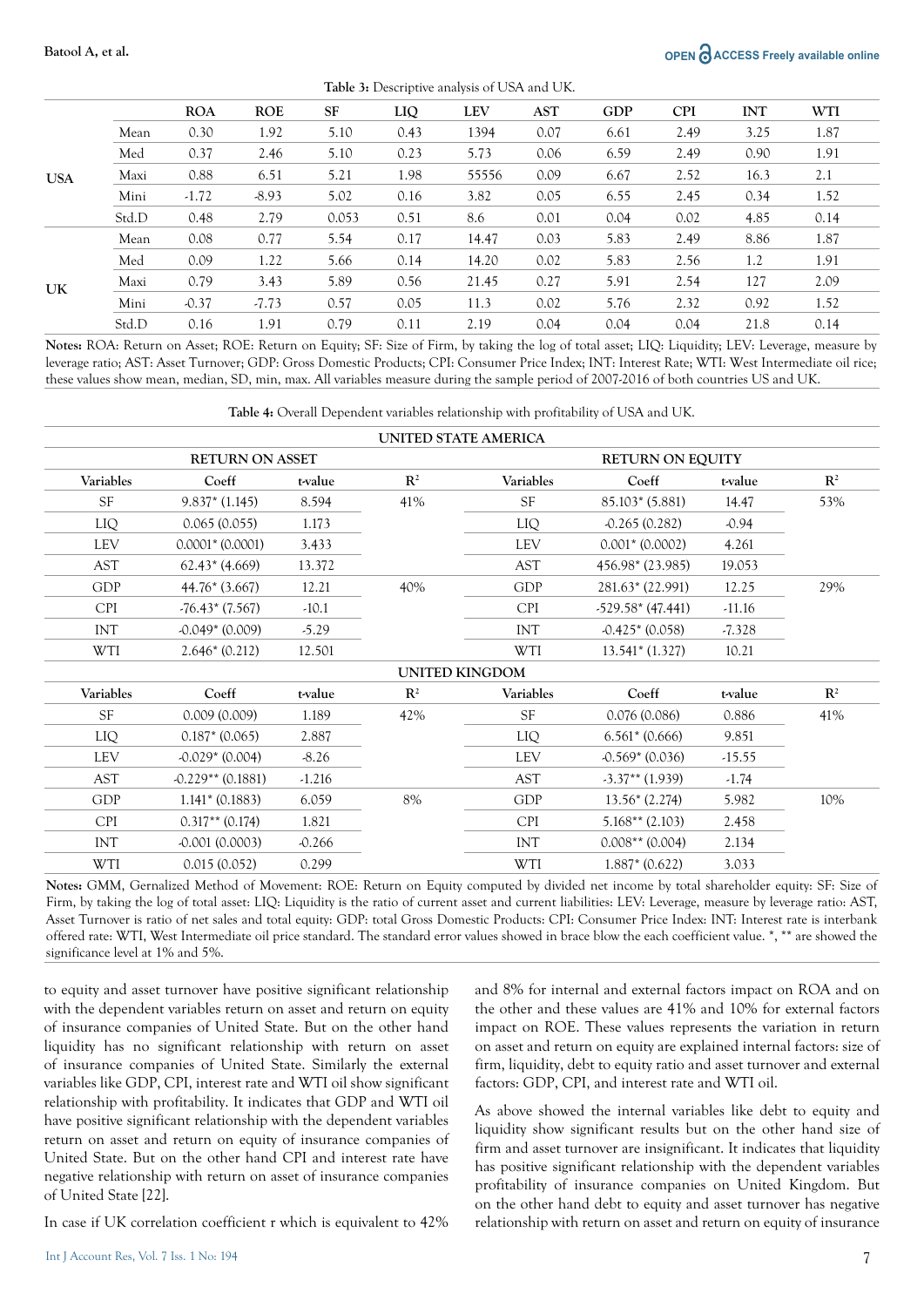#### **Batool A, et al. OPEN ACCESS Freely available online**

companies on United Kingdom. Size of firm has no significant relationship with return on asset of insurance companies on United Kingdom.

As above mentioned only GDP and CPI showed significant result and other variables including CPI, interest rate and WTI oil show insignificant. It indicates that GDP and CPI have positive significant relationship with return on asset of insurance companies on United Kingdom but on the other hand, interest rate shows negative and WTI oil shows positive and insignificant relationship in this research. It also indicates that GDP, CPI, interest rate and WTI oil have positive significant relationship with dependent variable return on equity of insurance companies on United Kingdom.

#### **Finding**

• In USA there are 41% correlation exist among the internal factors profitability indicator ROA, in contract in UK there are 42% correlation exist among the internal factors profitability indicator ROA.

• In USA there are 53% correlation exist among the internal factors profitability indicator ROE, in contract in UK there are 41% correlation exist among the internal factors profitability indicator ROE.

• In USA there are 40% correlation exist among the external factors profitability indicator ROA, on the other hand in UK there are 8% correlation exist among the external factors profitability indicator ROA.

• In USA there are 29% correlations exist among the external factors profitability indicator ROE, on the other hand in UK there are 10% correlations exist among the external factors profitability indicator ROE.

• In USA, the internal factors including size of firm, leverage and asset turnover have positive relationship with the profitability of insurance firms but on the other hand the internal factor liquidity shows positive relationship and leverage shows negative relationship with the profitability of insurance companies.

• In USA external factors like GDP and WTI oil have positive correlated and CPI and interest rate are negative correlated with the profitability. In contrast In UK GPD has positive relationship but other factors are insignificant to explain the correlation with the profitability.

### **CONCLUSION**

USA insurance industry show the internal factors including size of firm, leverage and asset turnover are positively correlated with the profitability indicators that are ROA and ROE. In contrast the internal factor liquidity shows insignificant relationship with the profitability indicators that are ROA and ROE. It means the finding indicates that the insurance companies should increase their size, leverage and asset turnover to enhance their financial performance of USA based insurance companies. On the other hand, the external factors including GDP and WTI oil are positively correlated with the profitability indicators that are ROA and ROE. In contrast the external factors including CPI and interest rate show negative relationship with the profitability indicators that are ROA and ROE. On the based on these finding it can be concluded the high GDP and WTI oil and low CPI and interest rate can gain

competitive advantage and safety and then insurance industry achieve highest profitability in United States.

UK insurance industry shows the internal factor liquidity is positively correlated with the profitability indicators that are ROA and ROE. In contrast the internal factor leverage shows negative relationship with profitability indicators that are ROA and ROE. The internal factors including size of firm and asset turnover proved insignificant relationship with the profitability indicators that are ROA and ROE. It means the finding indicates that the insurance companies should increase firm liquidity and decrease leverage ratio to enhance their financial performance of UK based insurance companies. In contrast the external factor including GDP is positively correlated with the profitability indicators that are ROA and ROE. The external factors including CPI, interest rate and WTI oil also positively correlated with the profitability but only one indicator that is ROE. And in the case of other profitability indicate ROA these variables are insignificant. On the based on these finding it can be concluded the high GDP and WTI oil, CPI and interest rate can gain competitive advantage and safety and then insurance industry achieve highest profitability in United Kingdom.

The above points show the USA insurance industry are more effective as compare to UK insurance industry. Because the correlation among firm profitability and internal and external factors are stronger as compare to profitability of UK firms.

For future study the research recommended that, this research and its finding are applied only on insurance industry rather than others. The internal and external factors are limited. For future study the number of variables can be increases. Similarly few numbers of companies are selected in this study due to availability of data. So the future researchers conducted research on large number of insurance companies.

#### **REFERENCES**

- 1. Das U, Davies N, Podpiera R. Insurance and issues in financial soundness (IMF Working Paper No. 03/138). Washington, DC: The World Bank. 2003.
- 2. Doumpos M, Gaganis C, Pasiouras F. Estimating and explaining the financial performance of property and casualty insurers: A two stage analysis. The Business and Economics Research Journal. 2012;5:155- 170.
- 3. Khasawneh MK. Impact of the global financial crisis on gross domestic product growth determinants in selected emerging countries for the period of 2008-2013. International Journal of Economics, Commerce and Management. 2015;3.
- 4. McKibbin WJ, Stoeckel A. The global financial crisis: causes and consequence. Working Paper in International Economics, 2009;2.
- 5. Mwangi M, Iraya C. Determinants of financial performance of general insurance underwriters in Kenya. International Journal of Business and Social Science. 2014;5:210-215.
- 6. Berteji A, Hammami S. The determinants of the performance of the life insurance companies in Tunisia. International Journal of Economics, Commerce and Management. 2016;4:334-343.
- 7. Boadi EK, Antwi S, Lartey VC. Determinants of profitability of insurance companies in Ghana. International Journal of Business and Social Research. 2013;3:43-50.
- 8. Malik H. Determinants of insurance companies profitability: An analysis of insurance sector of Pakistan. Academic Research International. 2011;1:315.